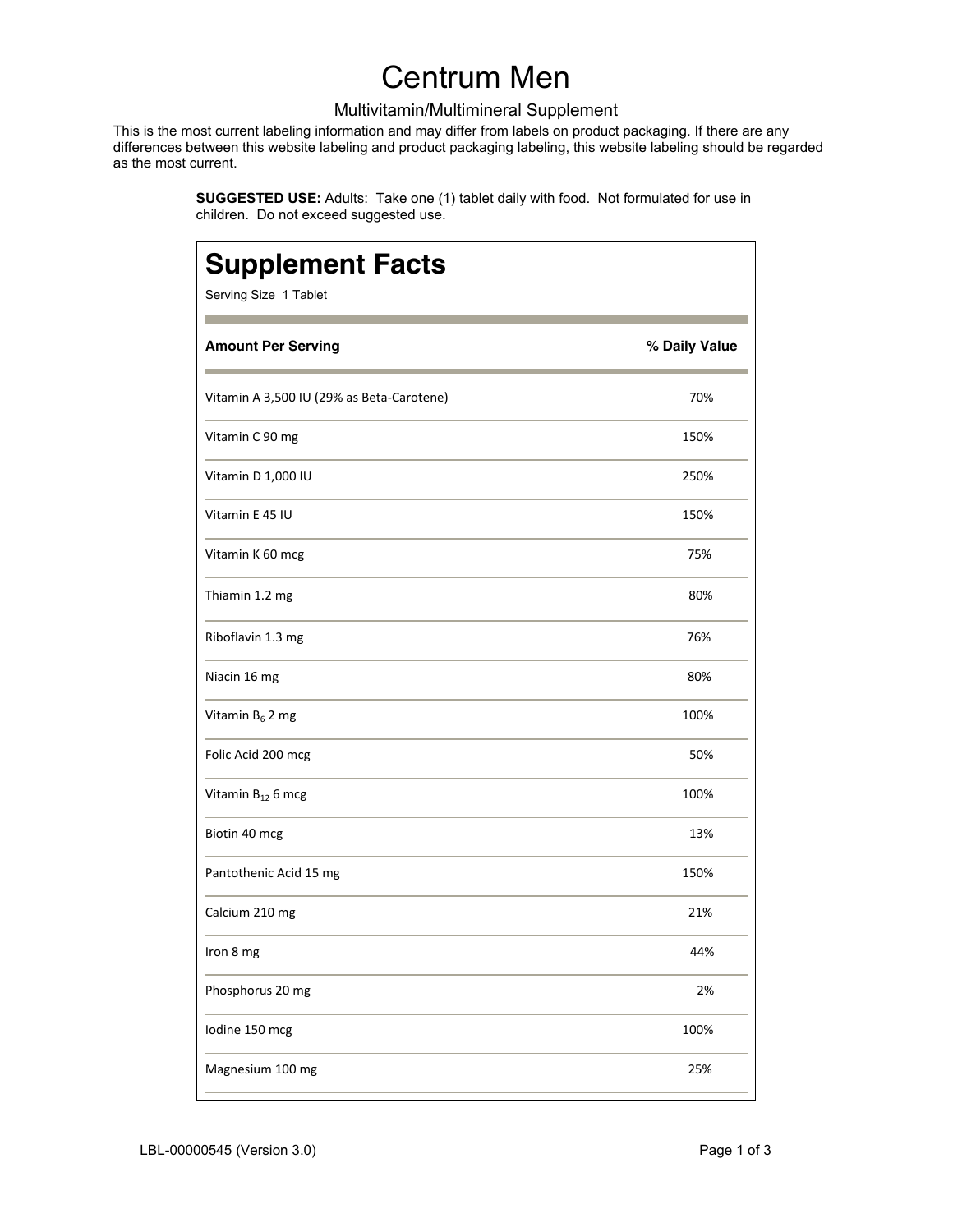# Centrum Men

### Multivitamin/Multimineral Supplement

This is the most current labeling information and may differ from labels on product packaging. If there are any differences between this website labeling and product packaging labeling, this website labeling should be regarded as the most current.

| Zinc 11 mg                    | 73%    |
|-------------------------------|--------|
| Selenium 100 mcg              | 143%   |
| Copper 0.9 mg                 | 45%    |
| Manganese 2.3 mg              | 115%   |
| Chromium 35 mcg               | 29%    |
| Molybdenum 50 mcg             | 67%    |
| Chloride 72 mg                | 2%     |
| Potassium 80 mg               | 2%     |
| Nickel 5 mcg                  | $\ast$ |
| Silicon 2 mg                  | $\ast$ |
| Tin 10 mcg                    | $\ast$ |
| Vanadium 10 mcg               | $\ast$ |
| Lycopene 600 mcg              | $\ast$ |
|                               |        |
| *Daily Value not established. |        |